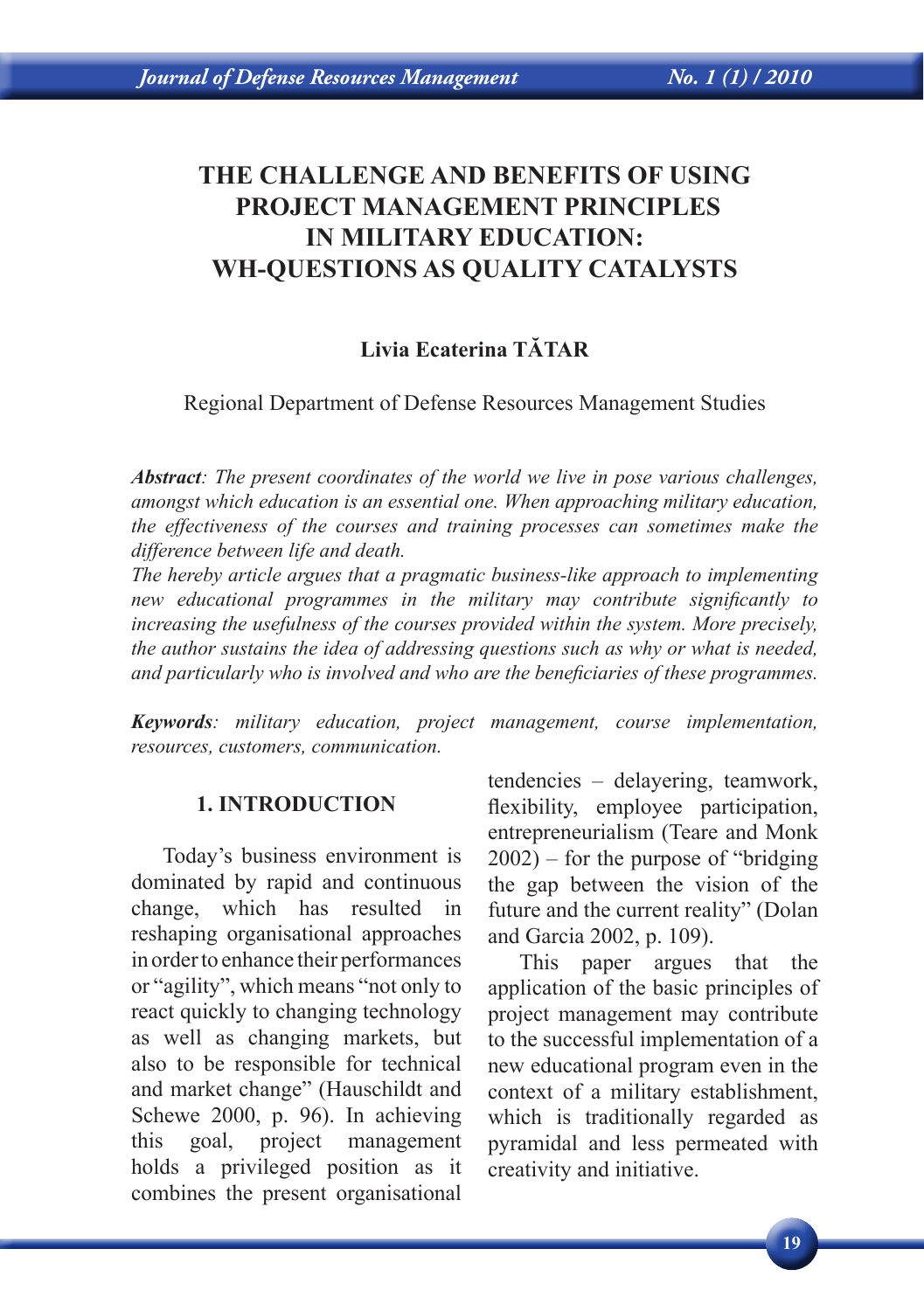### **2. FUNDAMENTALS OF PROJECT MANAGEMENT – A SUCCINCT LITERATURE REVIEW**

According to Meredith and Mantel Jr. (2000), "a project is usually a onetime activity with a well-defined set of desired end results" (p. 9).

The nature of this project can be juxtaposed to Balachandra's (2000) view, according to which one must consider the project management "contextual variables", that is, the nature of the innovation – incremental or radical, the nature of the market – existing or new, and the nature of technology – familiar or unfamiliar.

In establishing the project purpose, clarity is a crucial prerequisite for "to deliver a project well we must understand why it is needed and what it is for at the start of the planning process" (Webster 1999, p. 241).

In this phase, the commander should act as the main internal change agent and establish "a managerial infrastructure" (Dale and Cooper 1994) to facilitate the project initiation. Also, the importance of this "why phase" (Webster 1999) cannot be overstated, because lack of clarity results in "significant amounts of expensive rework which emerges well into the project implementation phase" (Webster 1999, p. 240).

Although Lock (2001) argues that time, budget and quality are project objectives because failing to meet them affects the project effectiveness, the organisation's approach may

follows Webster's (1999) view, according to which time and budget answer the question *"how should the project be done?"*, whereas people represent the ones *"who should be involved"* in it.

The project is initiated by considering what Cicmil (1997) identifies as "project context": stakeholders, end-users, and risk factors. Thus, the stakeholders are the members of the departments, sections, or divisions, because a collective effort is necessary to ensure the project success. The end-users are the students for the course has to meet their needs and expectations both in terms of compatibility with their previous knowledge and in terms of relevance to their future perspectives. The risk factors may occur when that the course is a new enterprise, and consequently no prior experience or feedback is available.

The project manager should be given autonomy to approach the task, which results in two positive aspects: project manager's empowerment on the one hand, and enhanced organisational communication on the other hand, which are seen as essential motivating factors (Roehling 1997). Thus, the potential negative effect of the senior management's interference and exercise of power (Elangovan and Xie 2000) is overcome, and the project manager perceives the task as a challenge and opportunity to exert personal and expert power with "positive effects on subordinates' commitment, satisfaction and performance" (Cheng 1994, p. 55).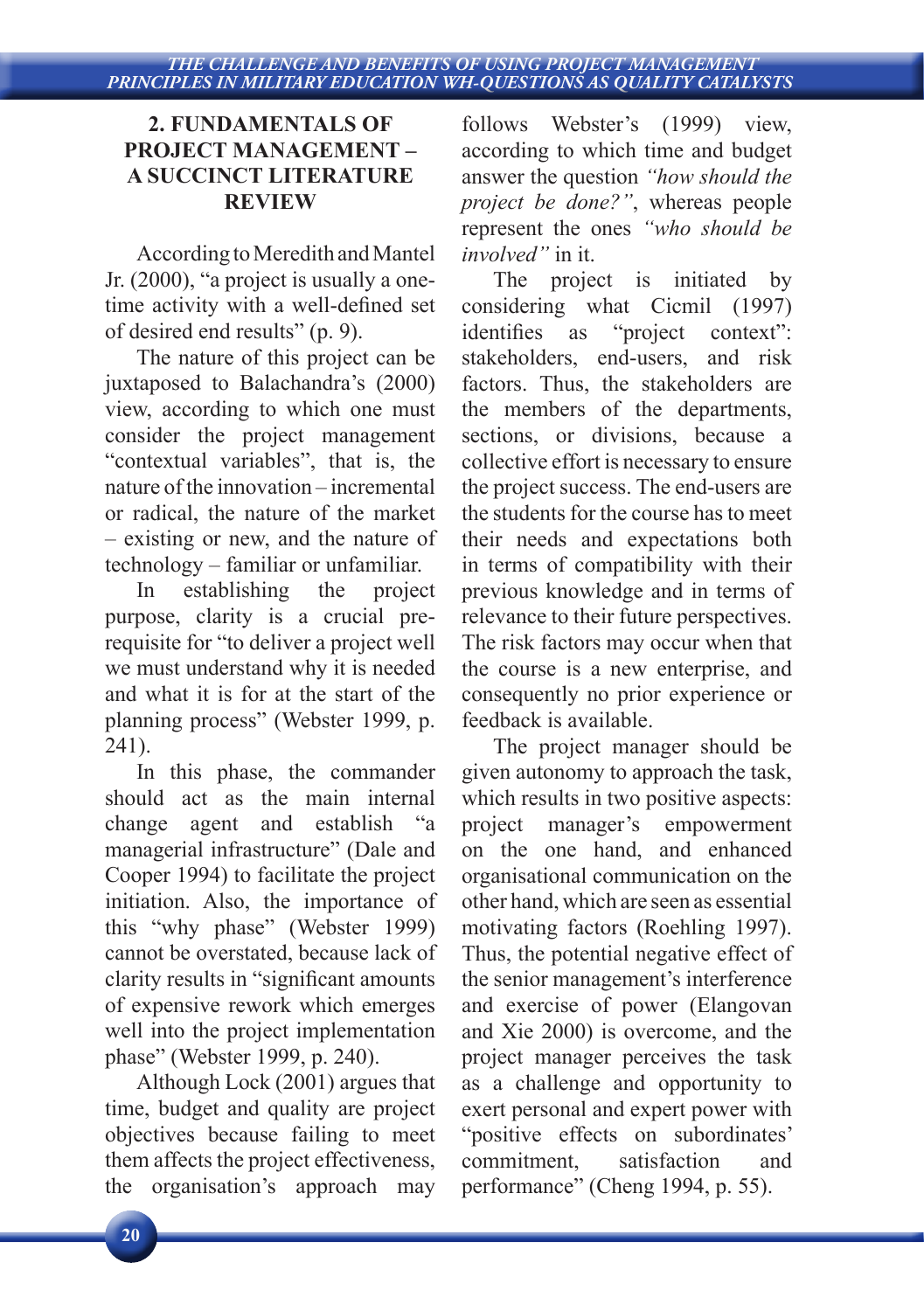In terms of identifying the end-users' needs and expectations, as well as minimising the risk factors, the following steps may be taken:

the students' selection criteria are analysed in order to evaluate their acquired knowledge level and subsequently to adapt the course difficulty level;

in order to maximise the compatibility between all the course modules within the overall curriculum and syllabus discussions are initiated with all the teaching staff;

the course should also be regarded as a facilitator in the new learning environment, fostering a positive attitude among colleagues, tutors, and educational process. As a result, the teaching materials have to focus on case studies, quizzes, discussions, whose purpose is to enhance communication and team/group work skills as well as to create a friendly and open classroom environment. As studies (Ingram et al. 2001) reveal, the teaching process is more effective when it involves simulation, interaction, and participation because the skills and attitudes learned through these approaches help individuals to become reflective practitioners interested in lifelong learning.

During these stages, the project manager closely collaborates with the members of the teaching department, whose opinions and feedback are used in order to decide upon the course contents and optimal teaching techniques and objectives. The most used collaboration methods are informal meetings and unplanned discussions, which help to prevent the "three key sources of team conflict: disagreements over goals and priorities, personality clashes, and communication problems" (Gent et al. 1998, p. 254). Thus, the preparatory phase of the project is finalised, and the project background information is gathered.

The next stage may be identified with Cicmil's (1997) "project content", which involves details regarding the scope and constraints of the project. In this context, corporate communication plays a pivotal role in clarifying the course requirements as it facilitates the ability to "appreciate multiple viewpoints, work with multiple stakeholders, be flexible and pragmatic, take risks and be innovative" (Steiner 2001, p. 151).

Mention should be made that during the entire process, the project manager informs the senior management on the progress of the project. One may regard this as a restriction to employee empowerment with negative effects on staff motivation considering that "the old model based on the hierarchical control of employees must unquestionably evolve" (Dolan and Garcia 2002, p. 101). However, experience has proved that the leader's monitoring role is critical in project management, and "the commanding or directing role must be done, however euphemistically or surreptitiously" (Fells 2000, p. 347).

As far as the project constraints are concerned, they are represented by cultural differences and time.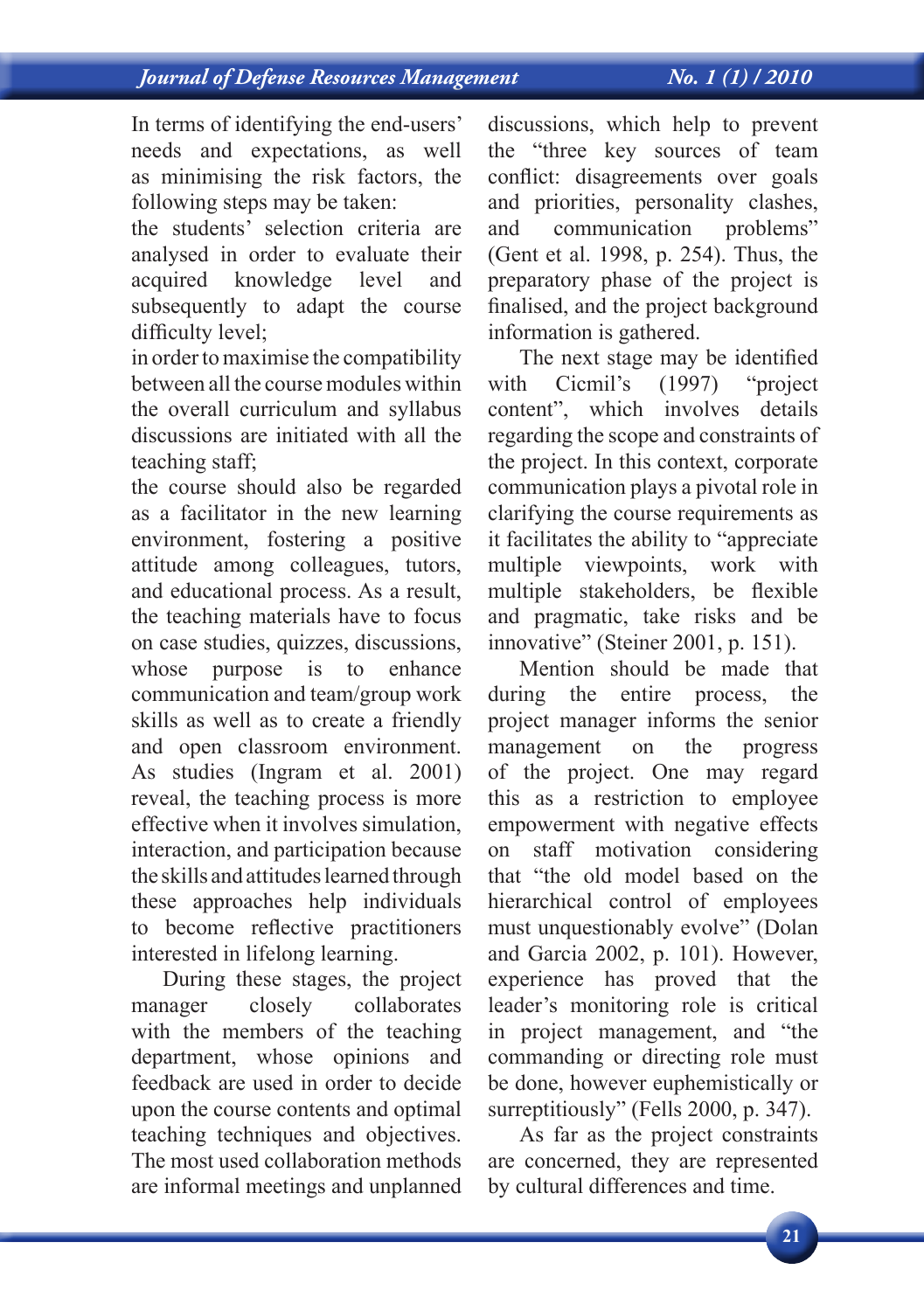#### *THE CHALLENGE AND BENEFITS OF USING PROJECT MANAGEMENT PRINCIPLES IN MILITARY EDUCATION WH-QUESTIONS AS QUALITY CATALYSTS*

At this stage, interdepartmental communication and collaboration play an essential role because performing these final steps involves various departments such as IT and Logistics, which are simultaneously performing their specific day-to-day tasks. However, in a team-based organisational culture, the stream of work runs smoothly, and no significant obstacles occur. This illustrates that if the "what" and "how" questions are clearly addressed and sustained by an appropriate organisational culture, barriers associated with project management can be overcome (Dealtry 2001).

Once all the pre-requisites have been ensured, the final stage of the project may be approached: the testing phase. Ideally, the project manager should run a simulation course in order to obtain a primary feedback on it. Simulation is the most effective learning method, and the project manager uses it in order to test the outcome and to discuss its impact upon the course participants. Consequently, the final clarifications and adjustments are made in connection to both the course contents and the teaching techniques.

In terms of communication tools, the process effectiveness is achieved by informal discussions which are preferred by high cooperation teams and have a positive impact on team members' motivation and participation (Gent et al. 1998).

As far as the project evaluation is concerned, Tuckel and Rom (2001) argue that it is stated in terms of meeting three basic objectives: time, budget, and quality. The first two criteria are easy to quantify or measure. As far as the quality condition is concerned, two assessment tools may be used:

the course critique forms that the students fill in anonymously at the end of the course;

the number of students that will maintain contact and develop professional projects with the project manager after the course completion, which may be considered as a token of their course satisfaction.

## **3. CONCLUSIONS**

In order to assess the course's contribution to the overall organisational performance, one should consider criteria such as staff motivation (who with?) and customers'/students' satisfaction (who for?).

The former results from personal observation reveals a high level of morale, participation, communication, and collaboration, which represent the key success factors of the project presented in this paper. The latter is illustrated by the students' comments and ratings carried out upon course completion.

Another determinant factor of the project success proves to be the constant focus on meeting and exceeding the students' needs. This must be an essential element of the organisational culture and is widely regarded as a vital ingredient for achieving and sustaining competitive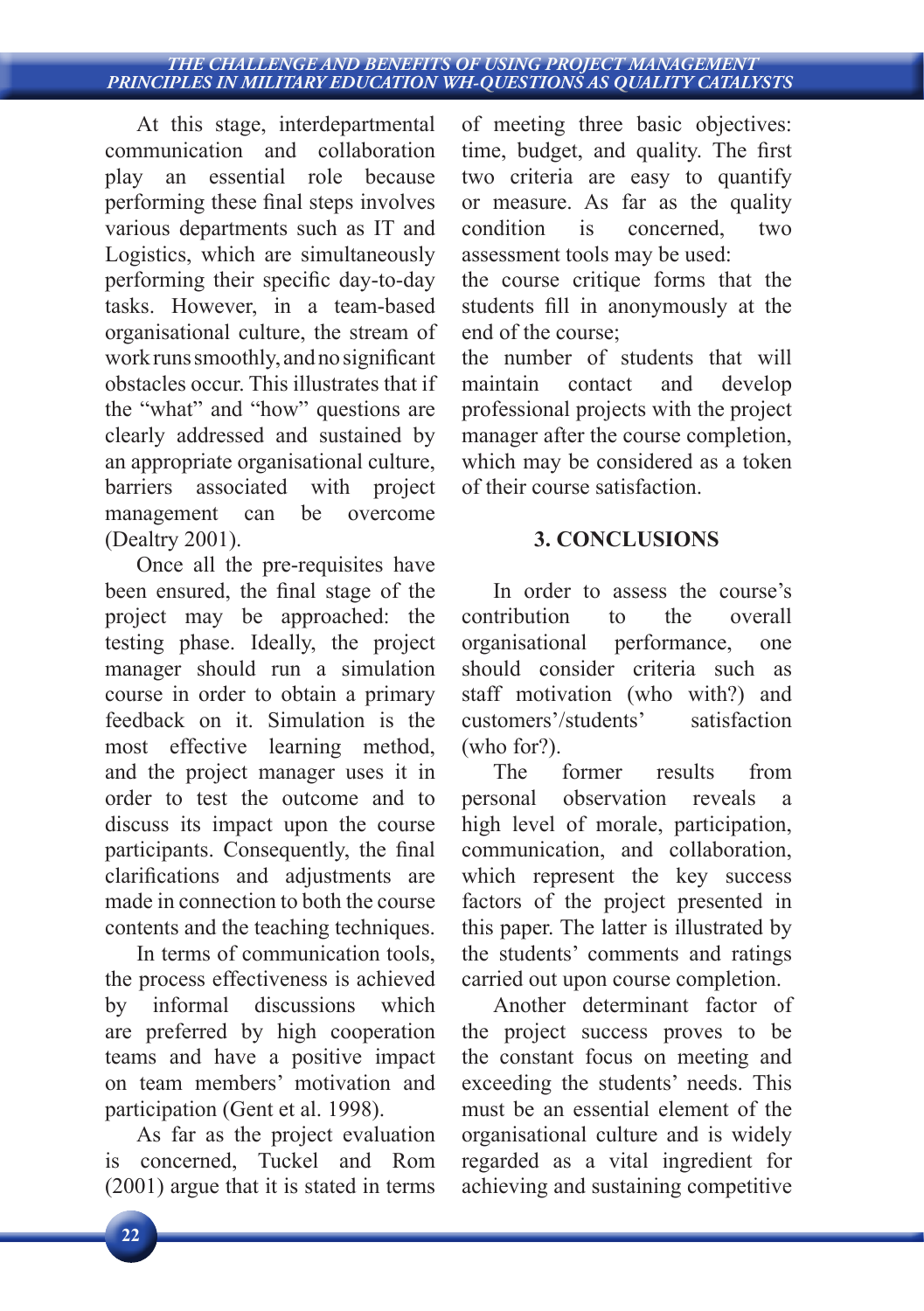advantage (Ma 2003).

As Tuckel and Rom (2001) state, there is a "desperate need to integrate project management tools and techniques with a broad customer driven process" (p. 401).

Consequently, the project examined in this paper is meant to be but the first step of an ongoing process of improvement and development based on the students' feedback and the project manager's experience and personal observation. One may view this aspect as a contradiction of the project defined as a "one-time activity", but this paper argues that this initial perspective should be used as a foundation, and complemented by Cleland and Gareis' (1994) approach, according to which projects must lead to improvement using limited resources as a sine-qua-non for maintaining competitive advantage. Given the present requirements and challenges that the cadets must face in various theatres of operations worldwide, the educational component must enjoy the military leaders' full attention, accompanied by concrete steps towards continuous modernisation, flexibility, and adaptability.

# **REFERENCIES**

[1] Balachandra, R. (2000). *An expert system for new product development projects.* Industrial Management and Data Systems, 100(7), pp. 317 – 324. [2] Cheng, Y. C. (1994). *Teacher Leadership Style: A Classroomlevel Study*. Journal of Educational

Administration, 32(3), pp. 54 – 71.

[3] Cicmil, S. J. K. (1997). *Critical factors of effective project management*. The TQM Magazine,  $9(6)$ , pp.  $390 - 396$ .

[4] Cleland, D. I. and Gareis, R. (1994). *Global Project Management Handbook*. McGraw-Hill International Editions as cited in Cicmil, S. J. K. (1997). *Critical factors of effective project management*. The TQM Magazine, 9(6), pp. 390 – 396. [5] Dale, B. G. and Cooper, C. L. (1994). *Introducing TQM – The Role of Senior Management*. Management Decision,  $32(1)$ , pp.  $20 - 26$ .

[6] Dealtry, R, (2001). *Managing the transition to the corporate university – a synthesis of client research.*  Journal of Workplace Learning,  $13(5)$ , pp.  $215 - 222$ .

[7] Dolan, S. L. and Garcia, S. (2002). *Managing by values. Cultural redesign for strategic organisational change at the dawn of the twenty-first century*. The Journal of Management Development, 21(2), pp. 101 – 117.

[8] Elangovan, A. R. and Xie, J. L. (2000). *Effects of perceived power of supervisor on subordinate work attitudes*. Leadership and Organisation Development Journal,  $21(6)$ , pp.  $319 - 328$ .

[9] Fells, M. J. (2000). *Fayol stands the test of time.* Journal of Management History,  $6(8)$ , pp. 345 – 360.

[10] Gent, L. et al. (1998). *The highcooperation hospital project team*. Team Performance Management,  $4(6)$ , pp.  $253 - 268$ .

[11] Hauschildt, J. and Schewe, G.